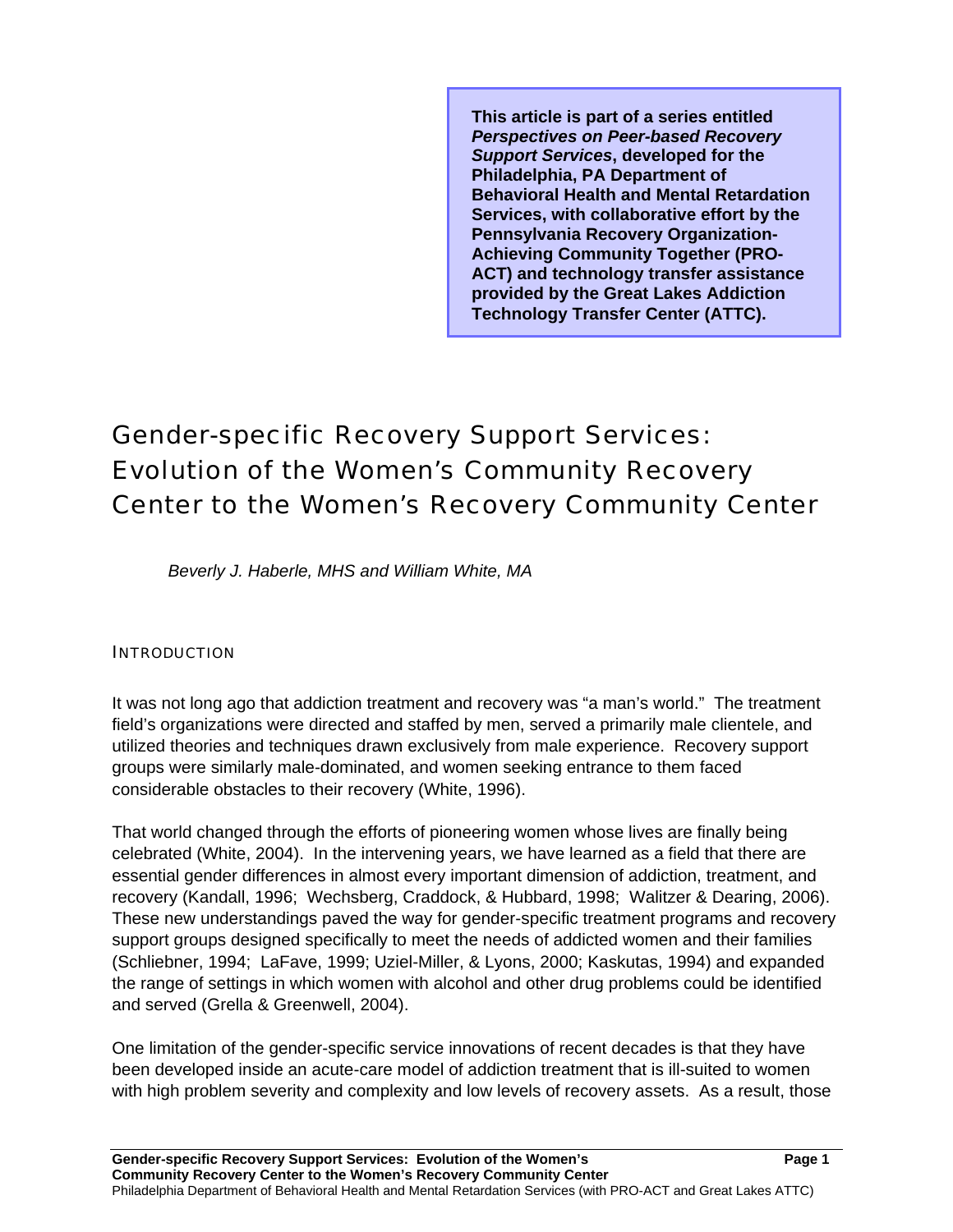calling for a shift in addiction treatment from an emergency-room model of brief biopsychosocial stabilization to a model of sustained recovery support are also arguing that this new model must meet the unique recovery support needs of women and people of color (White & Sanders, 2004). This shift to models of sustained recovery management is birthing new and renewed social institutions (e.g., peer-operated recovery support centers, recovery homes) and new and renewed service roles (e.g., recovery coaches, outreach workers). In spite of these advances, we are in the earliest stages of designing institutions and roles to meet the needs of recovering women.

The purposes of this article are to briefly describe the emergence of the recovery support center as a new indigenous service institution; profile the history of and service components within the Women's Community Recovery Center in New Britain, Pennsylvania; and highlight some of the lessons learned from the Center's first 18 months of operation.

## RECOVERY SUPPORT CENTERS

Over the course of their recovery from severe alcohol and other drug problems, people experience a multitude of needs that are often outside the traditional service scope of addiction treatment programs. The growing recognition of the need for non-clinical recovery support services is generating new models for delivering services to meet these needs. One such model is the recovery support center (RCC). Usually operated by a grassroots recovery advocacy organization (Valentine, White, & Taylor, 2007), the RCC resembles the social fellowship of an AA clubhouse and the service orientation of a social service drop-in center. (See www.facesandvoicesofrecovery.org for a directory of such organizations.) The Connecticut Community of Addiction Recovery (CCAR) describes its RCC as a:

*"Recovery-oriented sanctuary anchored in the heart of the community. It exists 1) to put a face on addiction recovery, 2) to build "recovery capital" in individuals, families and communities and 3) to serve as a physical location where CCAR can organize the local recovery community's ability to care.* (From Core Elements of A Recovery Community Center, CCAR, 2006)

The development of regional RCCs in states like Connecticut and Vermont marks a new approach to the delivery of non-clinical recovery support services. According to White and Kurtz (2006), the RCC "moves recovery from 'the church basements to main street,' provides a venue for sober socializing, a physical place for recovery development (linkage to recovery-conducive employment, recovery homes, recovery workshops, planned leisure activities, community service work), and serves as a medium for connecting people with recovery needs to people with recovery assets." RCCs also function as "an organizational/human bridge between the professional treatment community and the recovery community" (White & Kurtz, 2006, p. 32).

Because of their service orientation, it would be easy to see the emerging RCCs simply as a new level of care within the existing treatment continuum of care, but RCC leaders reject such a view. They emphasize that what they are providing is not treatment but recovery support services that are designed and delivered, not by clinically trained professionals, but by and for people in recovery. RCC leaders also emphasize that such services are part of their larger goal of developing recovery capital within local communities of recovery and the larger communities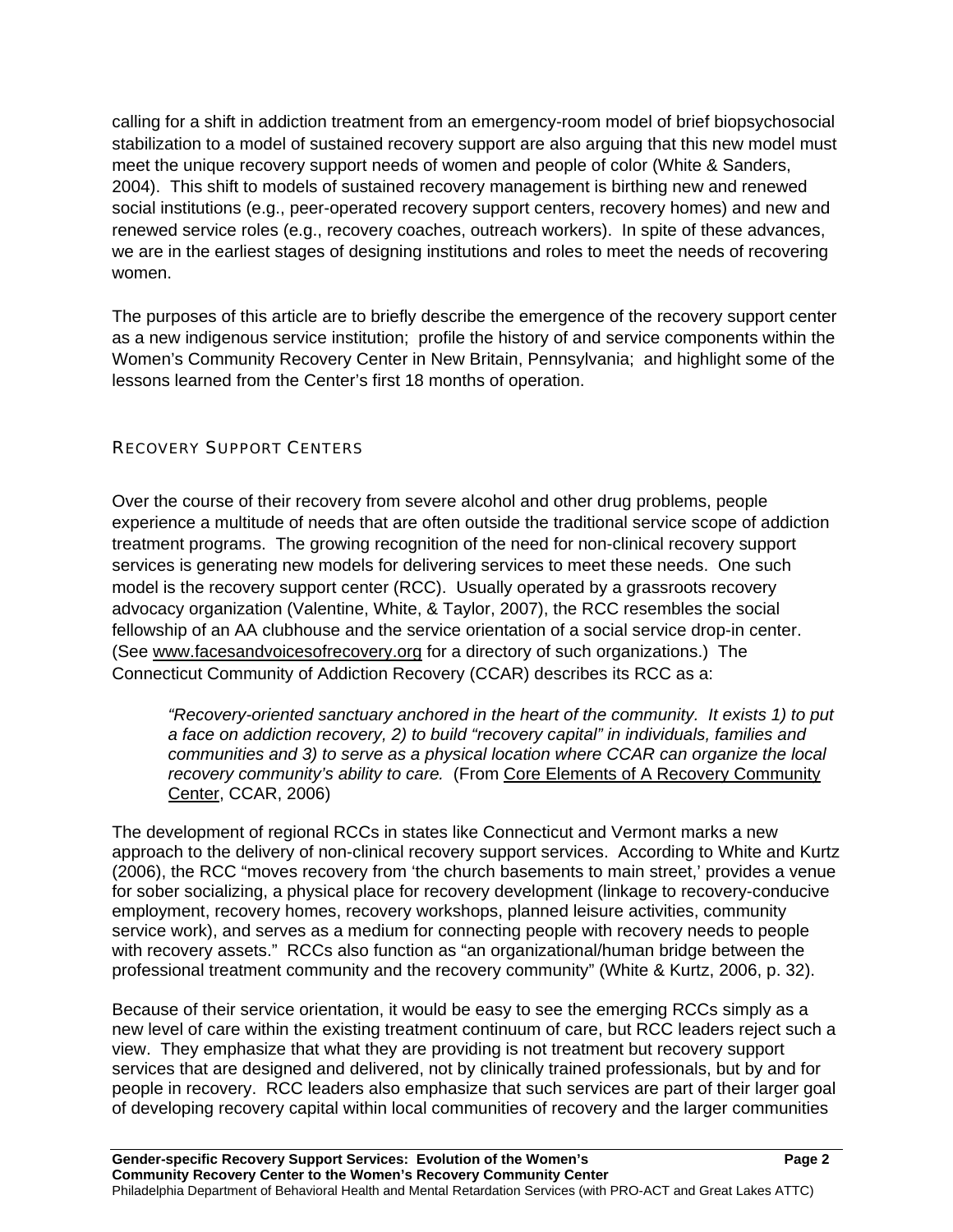in which they are nested—an approach that blends individual and family support models with models of community organization and cultural renewal (McCarthy, 2006; Valentine, 2006).

#### **History of the Women's Community Recovery Center**

The Pennsylvania Recovery Organization-Achieving Community Together (PRO-ACT) program was established in 1997 as a grassroots recovery advocacy organization. Its founding goals were to mobilize members of the recovery community to reduce the stigma of addiction, to educate the public about addiction recovery, and to help shape pro-recovery public policies. In 1998, PRO-ACT received a Recovery Community Support Services Grant from the Center for Substance Abuse Treatment that provided the opportunity to expand PRO-ACT's role within the community and begin to provide peer-driven/peer-delivered recovery support services throughout Southeastern Pennsylvania. Through a highly participatory planning process, PRO-ACT has extended the range of its service focus and developed a wide variety of recovery support services designed to help individuals and families initiate and sustain long-term recovery. Although PRO-ACT began in Bucks County, the organization has expanded its services to include the entire five-county Southeast Pennsylvania Region, with a special focus on the City of Philadelphia. The latter move has been sparked by a recovery-focused behavioral health care systems-transformation process being led by the Philadelphia Department of Behavioral Health (White, in press; see http://www.phila.gov/dbhmrs/ strategicplanning/spi\_re\_intro.html).

One of the early projects developed by PRO-ACT was Mentor Plus (2000). The Mentor Plus project matched volunteer Mentors with inmates in early recovery ("Mentees") residing at the Bucks County Correctional Facility (BCCF). The Mentors visited their assigned Mentees once a week during the Mentees' incarceration. The focus of these visits was the development of a recovery plan that would be implemented upon the Mentee's release. As the program evolved, it became clear that female Mentees had a great deal more difficulty transitioning out of the institution and implementing a recovery plan than did their male counterparts. The special needs of female Mentees included safe housing, early financial assistance, recovery-conducive employment, assistance with family problems, support for continuing education, and linkage for assistance and support for co-occurring medical and psychiatric illnesses.

While these needs were being identified, another committee within PRO-ACT was exploring the Recovery Centers that were being established in Vermont and Connecticut. Out of that synergy of circumstances, PRO-ACT naively developed the idea of developing a Center that would combine the goals of providing recovery housing for women who needed it and providing within the same facility a recovery-oriented, gender-specific sanctuary for other women in the community. By this point, the Council had already had 15 years' experience providing genderspecific programming, outreach, and support to women in a recovery community setting.In December of 2004, the Council purchased a building that had once served as a women's college dormitory in New Britain, Pennsylvania for use as a Women's Community Recovery Center. The Center was opened to the Community in May of 2005, after months of work establishing a steering committee, fundraising, attending zoning hearings, hiring staff, recruiting and training volunteers, and developing policies and service procedures.

Forty-eight volunteers were recruited and trained as recovery coaches, and a 12-session Life Skills program/curriculum was developed to address the barriers and needs that women seeking long-term recovery were most often experiencing. In January of 2006, with great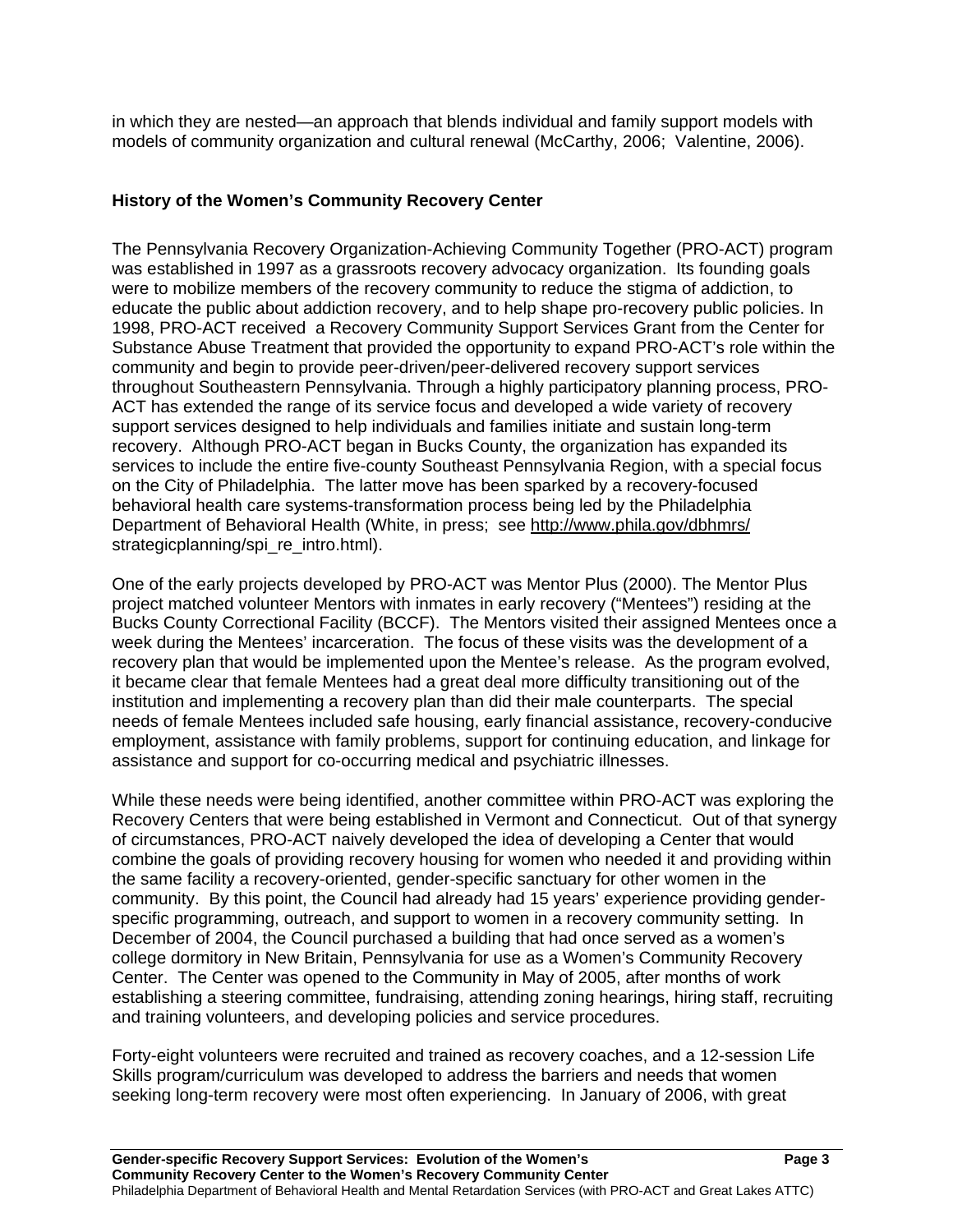excitement, the first 5 women entered the house as residents. Volunteers and professional staff worked together to continue outreach to the community while providing recovery support services to the residents. During 2006, the number of residents grew as the Center moved closer to its 18-person housing capacity.

Unfortunately, meeting the demand for housing quickly dominated the Center's efforts and became what seemed to be an overwhelming task. Screening potential residents and providing recovery support for those women living in the Center became the focus for both the staff and volunteers. As this occurred, the number of women living in the community and participating in the WCRC declined. In March of 2007, the staff began an evaluation process to review the experience of the Center to-date. Peer volunteers, the staff, and the women who had participated (whether as members of the community or as residents) were involved in this evaluation process that resulted in several shifts in our approach to service delivery. In the remaining sections of this article, we will profile the women served by the Center, the core services of the Center, and the lessons we learned through this novel experiment of combining the provision of recovery housing and the delivery of non-residential recovery support services to women in the community within the same physical facility.

#### PROFILE OF RESIDENTS

Over the past year and a half, 28 women, aged 19-47, have lived at the Women's Community Recovery Center (WCRC). These women presented with varied educational histories (7 without high school education, 13 with high school diploma or GED, 6 with some college work, and 2 college graduates), a history of unstable employment, and significant (25 of 28) with legal involvement due to their past alcohol and other drug use. A history of multiple-drug use was the norm among residents, with only 5 of the 28 women using alcohol alone. Of the 28 residents served since January, 2006, 9 were addicted to heroin and 14 to cocaine. All residents had received some level of drug and alcohol treatment prior to entering the WCRC, and some had multiple episodes of past treatment. Twenty-one residents had been involved in support groups such as AA or NA before their admission to the WCRC. All residents had experienced more than one relapse, and many presented with chronic relapse histories.

Nineteen of the 28 residents were mothers, and another was pregnant at the time of her exit from the WCRC. These 19 mothers had a total of 47 children, and 15 of the 19 had current or past custody problems or other serious parenting issues that had brought many to the attention of Children & Youth Services. Twenty-four of the 28 residents had come from families in which at least one relative (and usually more) had a problem with alcohol and/or other drugs. Along with their family-of-origin addiction histories, most residents were actively involved, or had been involved in the past, with a significant other who had a history of alcohol or other drug dependency.

Twenty-two of the residents reported physical health problems/diagnoses prior to admission. These problems ranged from Hepatitis C (10 out of 28 residents) to such problems as hypothyroid conditions, Hodgkin's Lymphoma (in remission), diabetes, arthritis, emphysema, asthma, hypertension/high blood pressure, anemia, herniated/degenerative discs, scoliosis, knee problems, kidney stones, dental issues, back pain, and migraines. Twenty-one of the women had at least one psychiatric diagnosis, and 11 had more than one diagnosis at the time of their admission to the WCRC. The most prevalent diagnoses were depression, bipolar disorder, and anxiety disorders. Most of the residents reported prior psychiatric treatment, and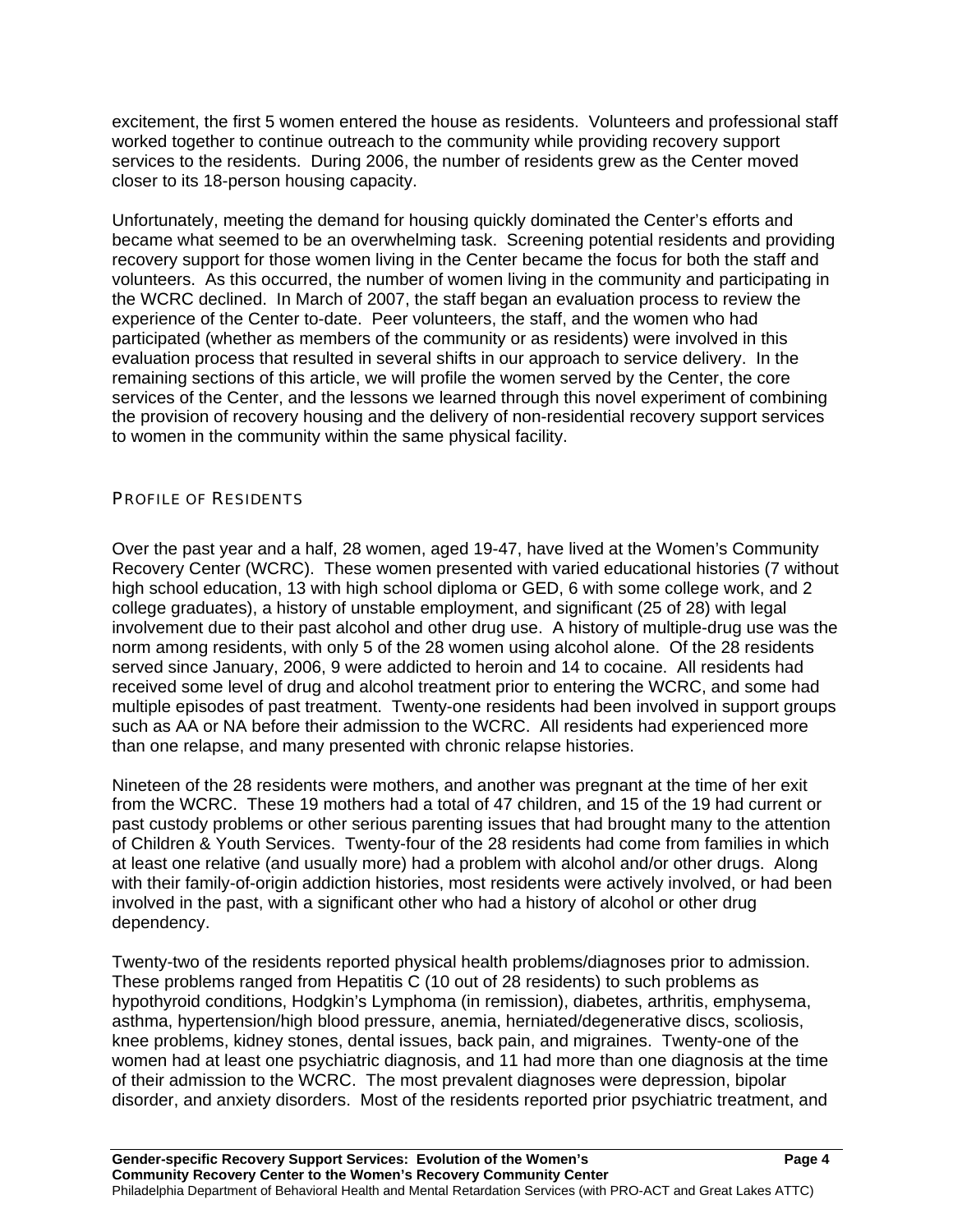most were taking medication for their psychiatric diagnoses during residency. They were often on more than one medication, with several of the residents taking psychiatric medications and simultaneously enrolled in methadone maintenance therapy.

Several residents had experienced one or more inpatient stays at mental health treatment facilities. At the most extreme end of the scale, one resident had been hospitalized for mental health concerns a total of 8 times, with half of those admissions prompted by suicide attempts. Other residents were/are under psychiatric care to manage their mental health symptoms, with most receiving this care through a local outpatient facility or through the psychiatrist at their drug and alcohol treatment program.

The majority of residents (22 out of 28) had a history of trauma prior to their arrival at the WCRC, with reported trauma ranging from childhood or adult physical, sexual, or emotional abuse; rape; witnessing violence; the death of a child; and extreme neglect. Not only had many residents experienced sexual, physical, and/or emotional abuse or neglect as children, but many had also experienced various types of violence within their adult relationships, including physical and emotional abuse by partners, as well as rape and sexual assault by partners and/or strangers.

It can be seen from this brief profile that the women admitted to residential recovery support presented histories of great severity; complexity; chronicity; and, in spite of their recent treatment histories, great acuity. The implication of this profile for the WCRC's self-assessment of its capabilities will be discussed shortly.

#### WCRC SERVICES

The women staying at the WCRC are expected to pay rent, but due to their poor financial status and difficulty in obtaining employment, many of the past residents left the WCRC owing rent money. Past residents have collectively paid \$17,050 of a total of \$23,000 due for rent, owed for lengths of stay ranging from less than 2 weeks up to 40 weeks. The Center is staffed by 7 paid positions: a Women's Services Manager, a Volunteer Coordinator, a Case Manager, and four part-time Life Skills support staff. All are recovery informed—individuals in personal or family recovery or individuals with an otherwise deep understanding of the addiction recovery process.

The Center currently has more than 20 volunteers. A case manager is made available to the residents, to help them address the many problems that residents experience in navigating the traditional treatment system, and to help identify and connect the residents with other community resources. Case managers and peer volunteer recovery coaches work with the residents to develop and implement recovery plans. Service activities in general include case management, recovery coaching, social support, education and skill-building groups, and crisis management. Center programming has been expanded to include a monthly calendar, which is published and open to any woman in the community. Programming includes a lecture series, Life Skills workshops, Parenting, Craft/Cooking night, Bible Study, and presentations/ discussions on health and appearance facilitated by volunteers.

Nearly all residents are enrolled in outside professionally directed addiction treatment while they live at the Center. These treatment services are provided by local provider organizations. While living at the WCRC, all residents are strongly encouraged to attend recovery support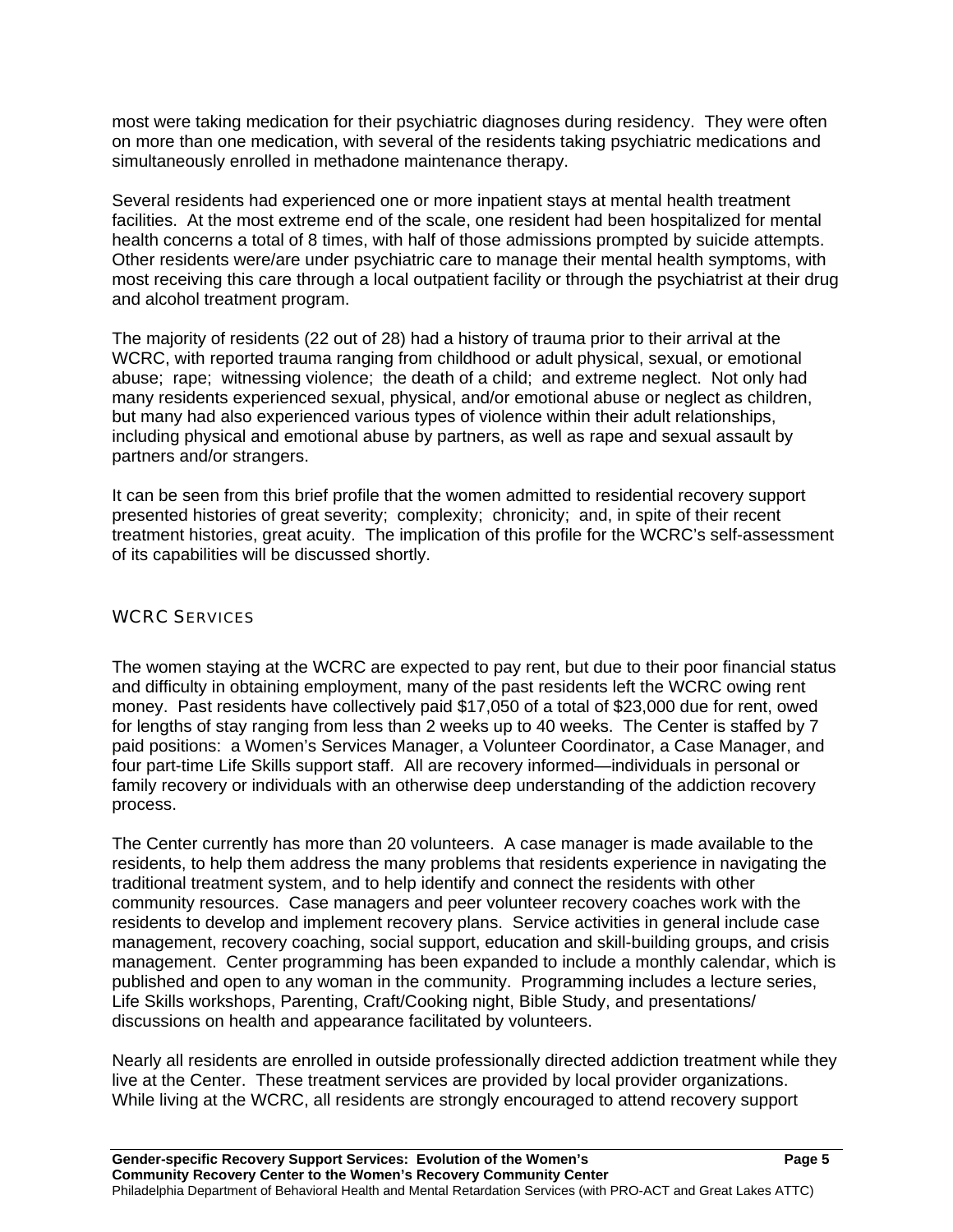group meetings such as AA, NA, or Women for Sobriety. WCRC residents also run their own AA meeting, open to the community, every Monday afternoon and evening at the Center, and they host a Wednesday-morning AA meeting that provides babysitting services. The degree of connection between WCRC residents and the local recovery community and local support groups has varied widely, ranging from those with very strong connections to those who have never been engaged with the local recovery community.

One of the biggest challenges Center staff and volunteers have faced is in determining how to provide true recovery support services instead of treatment services. Working with residents who present such a wide range and intensity of problems during their residence at the Center has a tendency to shift staff and volunteers out of their recovery support roles and toward counseling roles, a shift that is unintended and inappropriate. The pull toward this clinical role is particularly strong in the face of relapse. Half of the residents (14 out of 28) experienced a relapse while in residence. Such relapse events often led to the exit of the client shortly thereafter, either through transfer to a higher level of care or through the client's decision to leave against staff advice. Although many residential treatment programs will administratively discharge clients who have relapsed, WCRC staff and volunteers are willing to work with the client who relapses. While residency at the WCRC is not considered a level of treatment, the idea of working with a client who has relapsed and allowing her to remain in residence is a revolutionary one. For residents who relapsed, staff examined the situation to determine the best course of action, whether that meant facilitating referral to a higher level of care or helping the client develop a more effective relapse-prevention plan. However, residents did not always respond positively to these staff efforts.

An important consideration in planning future staffing for the Center is the fact that the Center's focus is shifting more toward a community developmental model. We see a knowledge of recovery, but not a background in clinical work, as a necessary qualification for staff.

In its two years of operation, the WCRC was able to establish a residential recovery support center, recruit and train a core cadre of volunteers, develop a set of core services, establish a sound referral base, and engender strong local community support. Perhaps even more important, 22 out of 28 women obtained employment, 12 of the 19 mothers in residence began visitation with their children, all residents were linked to the local recovery community, 8 have remained involved with WCRC services after leaving residence, and 3 are active volunteers working with other women seeking recovery.

The following three case studies further illustrate the characteristics of WCRC clients and WCRC recovery support services. (Names have been changed.)

 Marie is a 36-year-old Caucasian woman, single, with one child with special needs. She has one older sibling, her parents are divorced, and her mother has remarried. Marie was referred for residence through a local counseling center. She presented as homeless and is on prescribed Methadone, as well as anti-depressant and sleeping medications. Marie is engaged in ongoing addiction and psychiatric treatment. During residence, she attended the 12-week Life Skills program, attended Twelve-Step meetings, and engaged with a Recovery Coach and a Twelve-Step Sponsor. Marie was able to regain joint custody of her son and successfully complete all of her Probation and Parole requirements. She also became gainfully employed and took herself off of Medical Assistance. She displayed patterns of taking on roles of responsibility, becoming overwhelmed, then sabotaging herself. She opted to take a career position and relocate to her parents' home, despite staff feedback about this choice. She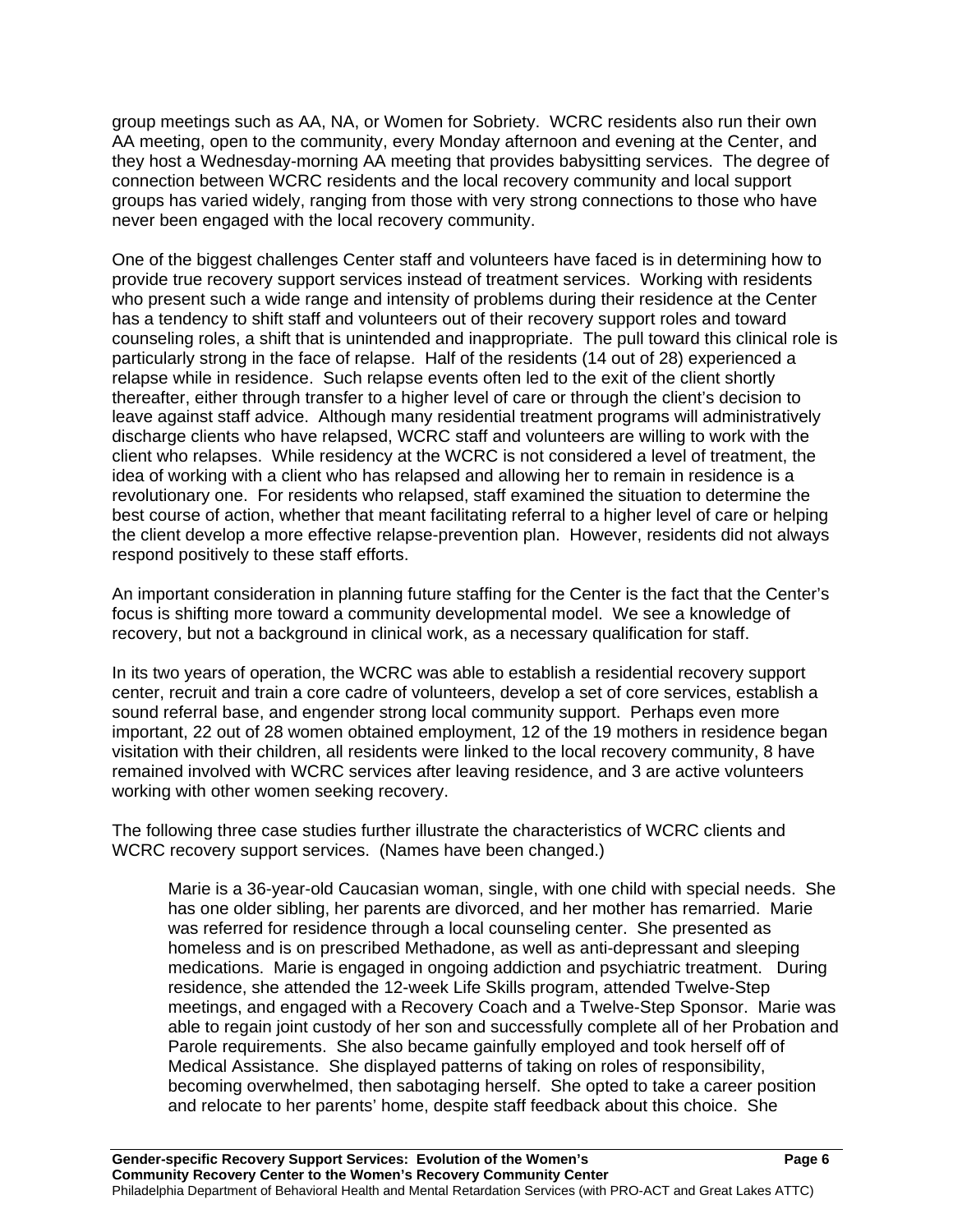subsequently relapsed but was able to return to treatment quickly and re-stabilize. She is currently working part time and is actively involved in WCRC Services, Life Skills, and volunteer activity at the WCRC. She and her son live with her parents.

 Faye is a 28-year-old Caucasian woman, single, with no children. She is the youngest of 5 children, and her parents remain married. She was referred for residence through a local counseling center. She presented as homeless, with a past history of treatment for ADHD, but was not taking prescribed medications. Faye was actively engaged in addiction treatment and mental health services at the time of her entry into the WCRC. During her residence, she attended programming activities, the 12-week Life Skills program, and Twelve-Step Meetings, and she also engaged with a Recovery Coach and a Twelve-Step Sponsor. She entered the WCRC with private insurance and was unemployed. Although Faye has a college degree, she took a job in retail and maintained the job throughout her stay of 18 weeks. She completed the program successfully and moved on to rent a room from a woman in the recovery community. Faye continues to be involved in ongoing activities at the WCRC. She currently works in sales and was able to pass her licensing test with support from staff. She manages her ADHD through biofeedback rather than medication. She has maintained abstinence since her discharge.

Hope is a 26-year-old Caucasian woman, single, with 2 children. She is the youngest of three children, her parents are divorced, and her father has remarried. She was referred for residence through the prison (Bucks County Correctional Facility). Hope presented as homeless, with a history of Bipolar Disorder treated with a prescribed mood stabilizer. She became actively involved in addiction treatment and mental health services through a local counseling center. During her residence, she attended all of the WCRC's service programs and became actively involved in a Twelve-Step Program. Hope also achieved employment during her residence. Through staff at the WCRC, Hope became involved with the Bucks County Opportunity Council's self sufficiency program, seeking financial assistance. She rented an apartment in the area and continues to be employed. Hope recently received scholarships to beauty school through the Bucks County Office of Corrections and the Bucks County Chamber of Commerce, and began school in June, 2007. She has maintained abstinence and continues to be actively involved in ongoing activities at the WCRC.

The following are case histories of women living in the community who have accessed and received services through the Center's Community component. (Names have been changed.)

Elizabeth is a 40-year-old woman recently arrested for her second DUI. Her longest period of abstinence was 7 years, and her last DUI was 9 years ago. She is a married mother of two teenagers and a victim of rape and sexual abuse. Elizabeth first came to the Center as a result of her DUI. She had not had positive experiences with AA. She was matched with a Recovery Coach and attended the Life Skills Series and as the Reading Group at the Center. She began to volunteer and attend AA. She found a sponsor, but relapsed on pain medication and was a victim of violence during her relapse. She was admitted to a 14-day inpatient rehab. Within one week, she was transitioned into outpatient treatment. Elizabeth met weekly with her Recovery Coach, who provided support with advocacy, support in helping connect with resources, and coaching with day-to-day problems with family and work. Elizabeth currently has nine months of recovery and growth. As she says, "The Center is a place where I am comfortable talking about things I don't talk about anywhere else—I really look forward to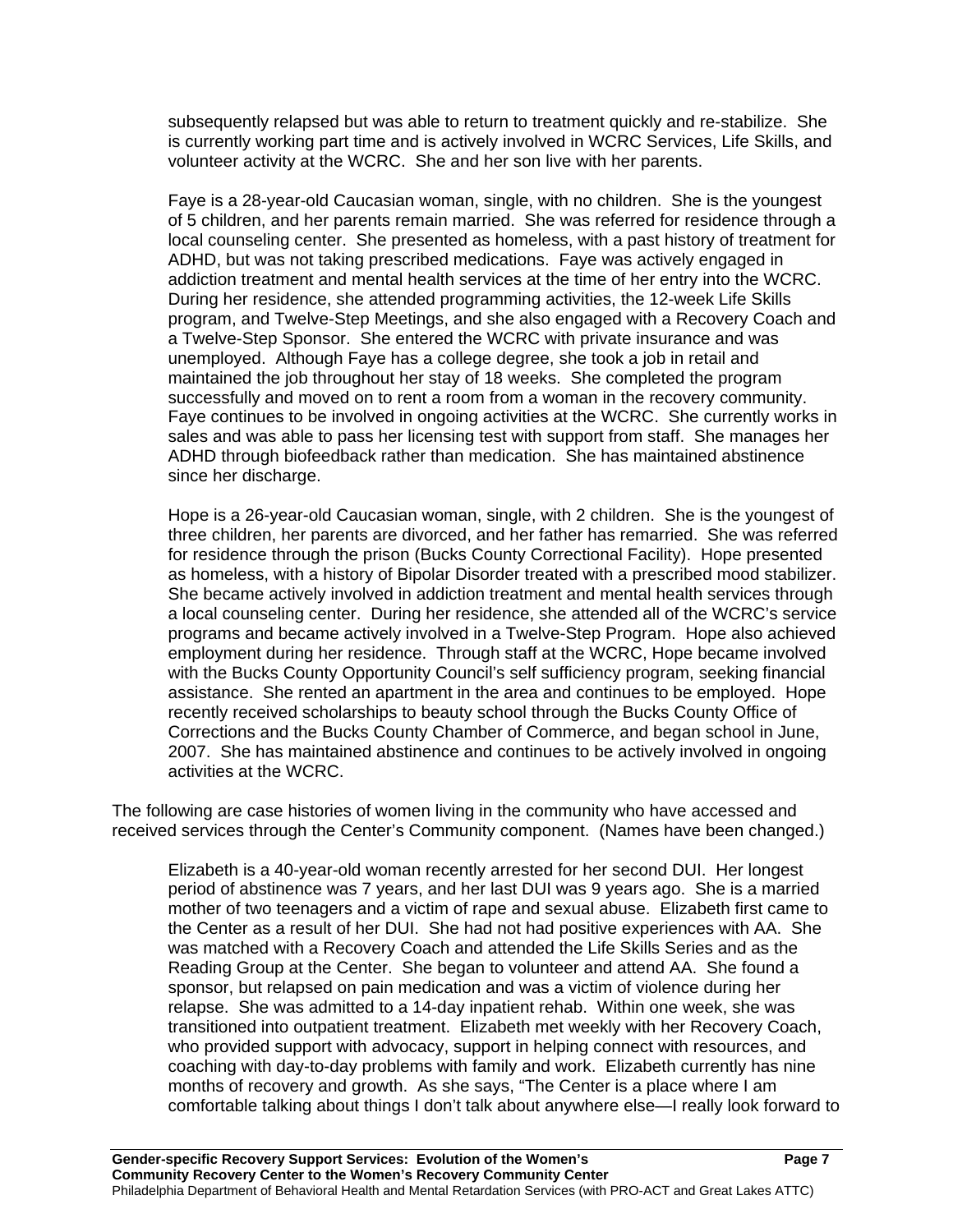meeting with my Coach. We laugh and cry together. If it hadn't been for the folks at the Center, I don't know if I could have survived the relapse."

Cara is a 49-year-old woman facing severe liver failure. Cara connected with the Center through a local hospital. Initial involvement included home visits from the staff and volunteers from the Center. Cara had been in inpatient treatment four times during the past 10 years. She was a recently divorced mother of 2 adult children. Cara was matched with a Recovery Coach, who helped her develop a recovery plan, and she attended lectures at the Center as well. However, she stated that she did not feel that she was a part of the Center because she did not live there. Cara relapsed and died of liver failure. Her death raised many questions and provided an opportunity to look at how the Center could better respond to those living within the community.

Lisa is a 52-year-old woman with 3 adult children. She works as a waitress and is connected with a Recovery Coach. They have developed a recovery plan that includes ongoing meetings with her recovery coach. She has received outpatient counseling and attended AA meetings and Life Skills sessions at the Center. Lisa's participation at the Center has become more frequent, as she has increased the number of activities she attends. In addition, she volunteers at the Center one day per week.

#### LESSONS LEARNED

The WCRC was founded on the belief that gender-specific recovery support services could be combined with professionally directed treatment services to enhance long-term recovery outcomes. After two years, we still believe in the importance of such services, but we have learned many lessons about the challenges of implementing and sustaining such services. In reviewing our experiences of the past 24 months, we have identified the following as among the most important of such lessons.

The Planning Process: It is important to note that, initially, as staff and volunteers moved through the developmental stages of the WCRC, they utilized a community development and empowerment model. The key word was inclusion: inclusion of the community via volunteers and inclusion of service recipients in the refinement of services over time. The WCRC relied extensively on volunteers from the community, to form the work groups that develop rules and structure for the residents, and to develop the Life Skill-building workshop curriculum. Volunteers also met to develop committees for fundraising and décor/Center maintenance. However, as the Center evolved, staff took on more of a leadership role, and the needs of the residents overshadowed the community outreach/engagement efforts.

Staff/Volunteer Recruitment, Training, and Supervision: Effective recovery support services rest on the principle of continuity of contact in primary recovery support relationships over time. Achieving that continuity requires retention of staff and volunteers, which in turn requires a high level of technical and emotional support for their efforts. That support is best demonstrated by rigorous screening and selection, structuring orientation and ongoing training programs, ready availability for consultation on difficult situations, and regular opportunities for staff and volunteer recognition.

Volunteer Risk Management: Actions that volunteers take or fail to take can jeopardize the future of the best recovery support programs. This risk can be minimized by performing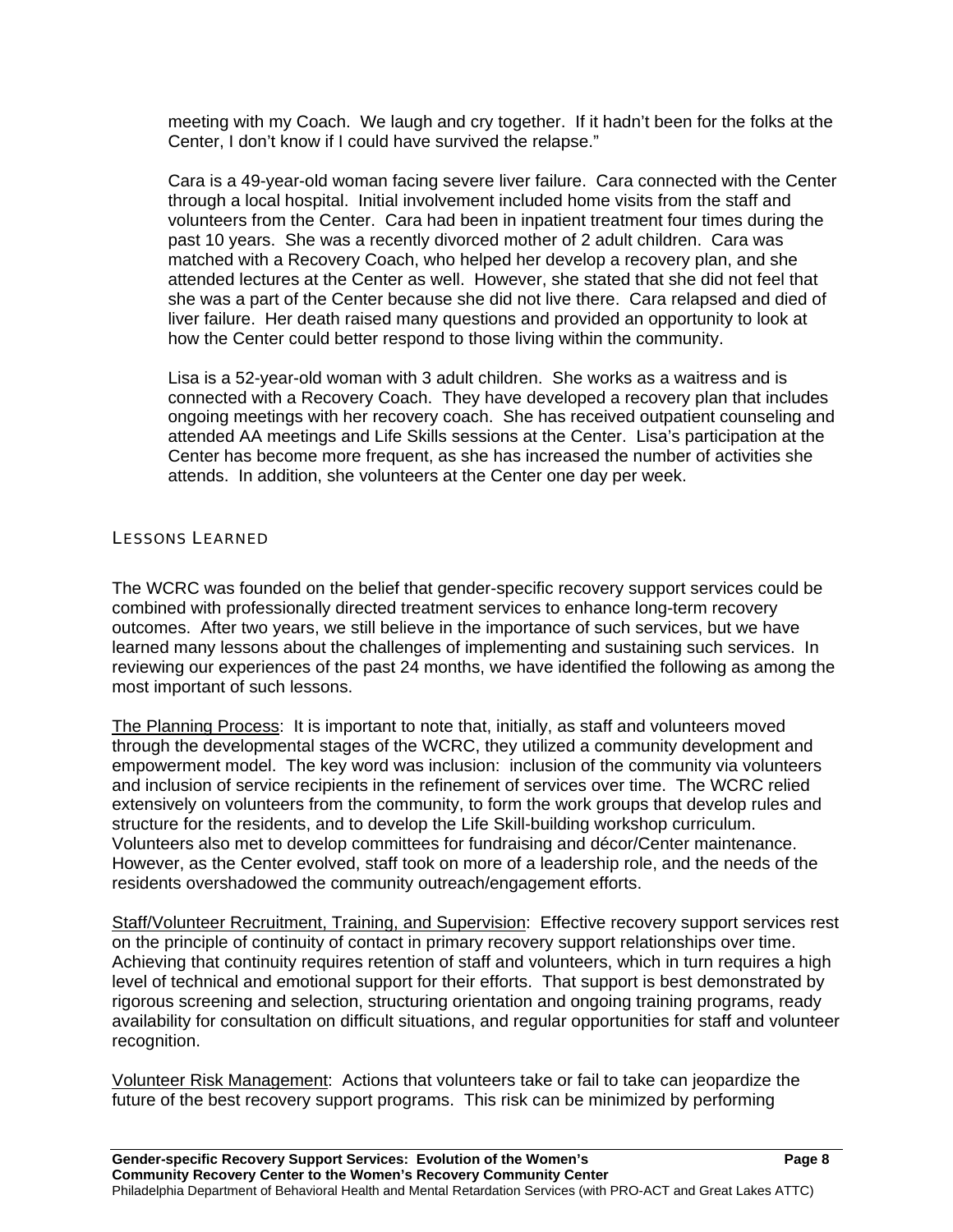background checks on all applicants for volunteer positions<sup>1</sup>, training volunteers in ethical decision making, providing ethical guidelines for peer-based recovery support services, and the providing close supervision.

Role Clarity: The scope and severity of the problems experienced by women entering the WCRC made it challenging for us to remain in our non-clinical recovery support roles. This required constant reminders to staff and volunteers that we were NOT counselors or therapists and that our job was not to fix problems but to facilitate recovery initiation and maintenance. This required significant attention in training and supervision.

Gender-specific Barriers to Recovery: For many women served by the WCRC, lack of family support, multiple role demands, lack of financial resources, past criminal records, and their own identities as "outsiders" severely limited their choices and access to community services. Histories of trauma and resulting patterns of emotional volatility and relationship instability further compromised these women's ability to achieve stable recovery. This is to say, not that recovery is impossible, but that it requires a more complex and enduring support process than we had anticipated.

Diversity: We have found that one of the most important dimensions in the delivery of recovery support services is a broad representation of pathways and styles of recovery among staff and volunteers. Ideally, people being served should be brought into contact with the full scope of such styles, including the Twelve-Step community, faith-based recovery ministries, secular programs of recovery, and people in medication-assisted recovery. That diversity should also be reflected in the age and ethnic composition of staff and volunteers.

Medication Management: We had not anticipated the number of women we would serve who would be on prescribed psychotropic medication. That discovery demanded our attention to ensuring continuity of medication access (e.g., for women medicated in jail but given no medication upon their release to enter the WCRC), procuring a safe to secure medications, establishing a medication log to track medication consumption, staff education on medications and side effects, and increased communication with prescribing physicians.

Facility Security: There were more security issues than we had anticipated, e.g., women trying to sneak out to visit boyfriends. Given the crucial importance of physical and psychological safety in the delivery of women's services, we were forced to heighten security through the implementation of a curfew, the use of security cameras, and a key-fob system.

Relapse Management: We were unprepared for the level of problem severity (and the accompanying in-residence relapse rate) of those we served. While we supported the philosophical position that our response to women who relapsed should be one of early reintervention and support, this was hard to operationalize. Training of staff and volunteers about the chronic nature of severe drug dependence and the principles of long-term recovery management helped us sort through the best options in the face of such relapse incidents.

Use of Community Resources: The key to the development of an effective recovery support center is aligning the power of local community resources in support of recovery initiation and

 $\overline{a}$ 

 $<sup>1</sup>$  A criminal background check is not intended to automatically disqualify people who have such a background</sup> (many people in long-term recovery with notable community service have such backgrounds); the background checks are intended to screen out individuals who have established patterns of predatory behavior, who may be looking for new venues though which they can exploit vulnerable individuals.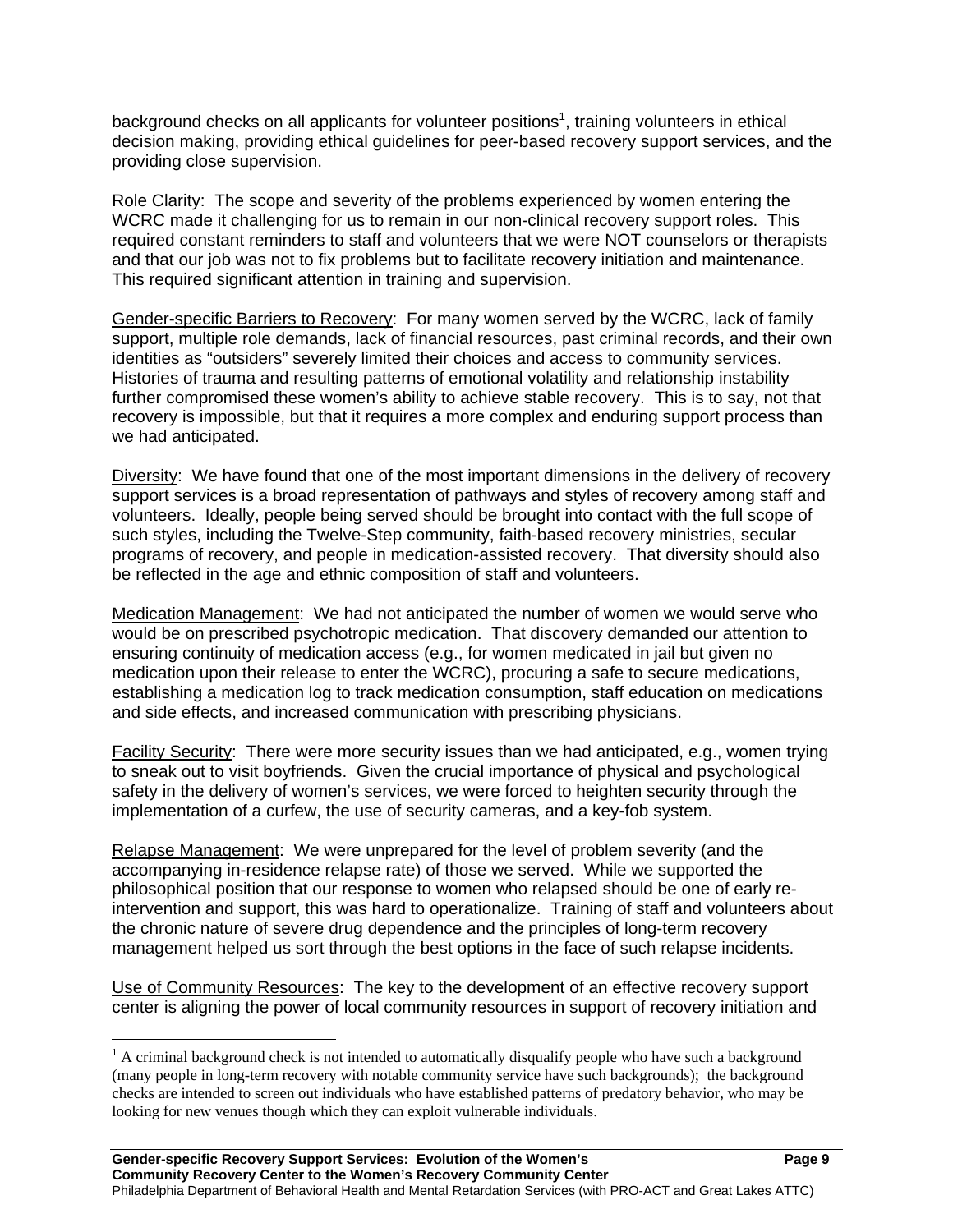recovery maintenance. It was very important for us to establish constant and consistent communication with outside agencies, both to help our residents access the services they needed and to help us stay current on changes in our residents' status with other community agencies.

Co-location of Services: The central question the WCRC has faced is this: Can a recovery home and a recovery support center co-exist within the same physical facility? Both the need to respond to the overwhelming needs of the WCRC residents and the limits imposed by the physical design of the WCRC facility have prevented significant community participation. After careful deliberation, the WCRC has devised several changes to improve our ability to serve women living in the community.We suspect that co-location will result in doing one or the other function well, but that it will be very hard to maintain a level of excellence in service to both women in residence and women in the community.

### THE EVOLUTION OF THE CENTER

In January of 2007, Dr. Stacey Conway collected and analyzed data on the Center and its residents. A Study Committee was developed to review the results and make recommendations to ensure that the Recovery Support needs of the community were being met. The major finding was that housing 18 women within the Center would not allow for the community component of the program to grow and meet the needs of community members. As a result of that finding, the Committee recommended that the WCRC:

- Change the name of the Center from "Women's Community Recovery Center" to "Women's Recovery Community Center," to better reflect the mission and purpose of the facility
- Reduce the number of women living in the house to 6
- Make renovations to make the house property more appealing to members of the community
- Adjust screening protocols for potential residential candidates, to ensure that the level of services we offer meets the level of services they need
- Develop a Vision Committee, to steer the ongoing programming provided through the center
- Ensure that everyone entering the Center is personally welcomed and oriented to Center services and activities
- Develop and implement an outreach and marketing plan
- Identify additional, sustainable funding sources
- Have Information Specialists on site to provide information, advocacy, referral, and recovery support

As we think about the future of the Center, we want to re-engage and re-energize the Volunteers and then establish a diverse, 10-member Vision Committee, facilitated by Dr. Stacey Conway, to steer the direction of future programs, projects, and services available through the Community Center. Our goal is to maintain continuous improvement of the Center's availability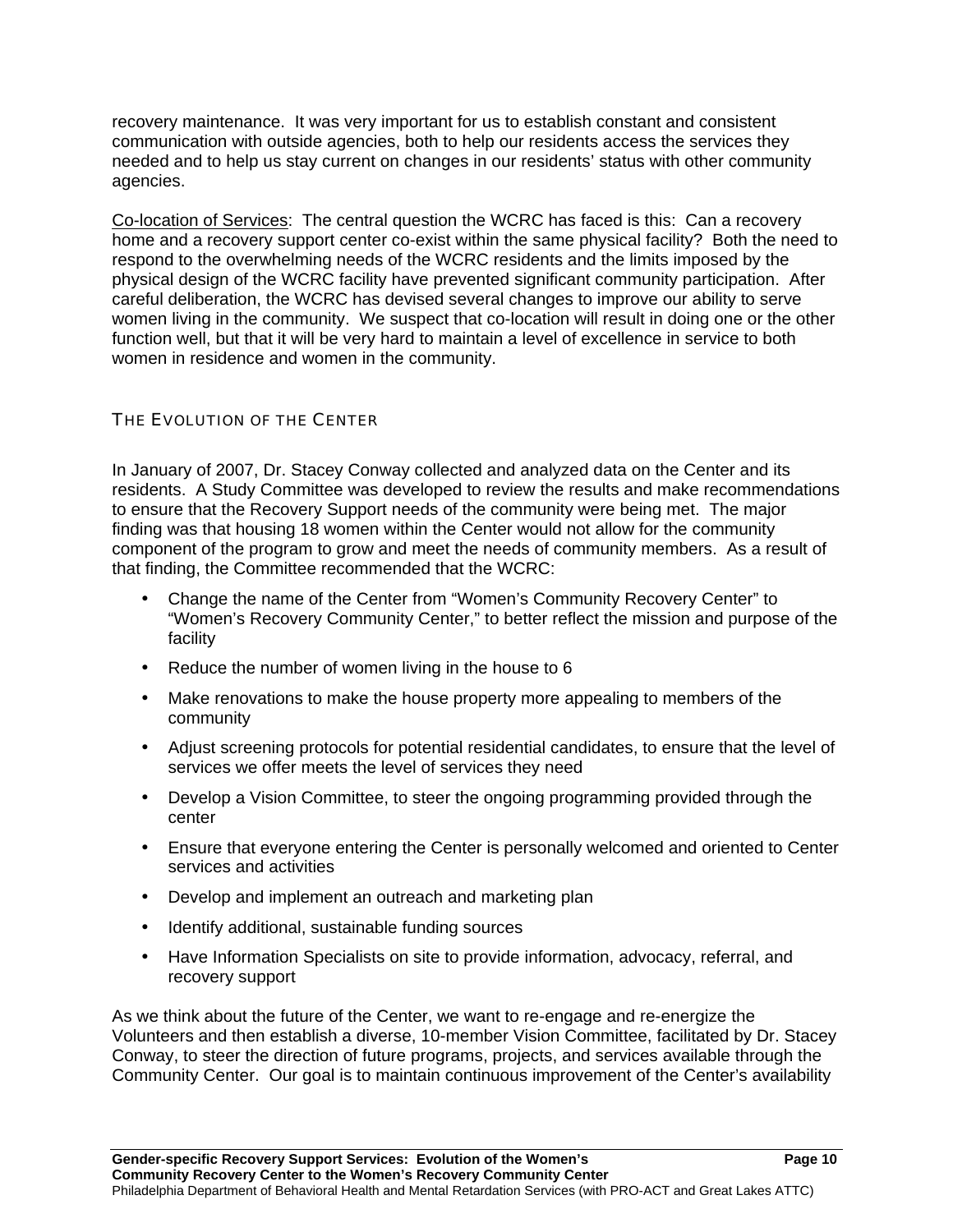to women from the community who want to access, strengthen, and sustain long-term recovery. We are continuously adjusting this pioneering model.

#### **SUMMARY**

Calls to transform addiction treatment into "recovery-oriented systems of care" are triggering new experiments in the delivery of pre-treatment, in-treatment, and post-treatment recovery support services. Two such experiments involve the proliferation of self- or staff-managed recovery homes and the rise of recovery support centers. This paper describes the attempt of the Pennsylvania Recovery Organization-Achieving Community Together (PRO-ACT) to operate a gender-specific recovery home and a recovery support center within the same facility in New Britain, Pennsylvania.

In its first two years of operation, the Women's Community Recovery Center (WCRC) served 28 women in residence, while attempting to offer recovery support services to women in the larger community. The needs of the women in residence were so great and so complex that responding to these needs consumed the majority of staff and volunteer resources. Some of the critical lessons learned from this experience include the importance of community and consumer involvement in the planning and implementation process, the necessity for boundary management between clinically oriented treatment services and non-clinical recovery support services, the importance of volunteer training and support, and the value of assertively linking the women being served to local communities of recovery and other formal and informal resources in the community.

**About the Authors**: Beverly Haberle is Executive Director of the Bucks County Council on Alcoholism and Drug Dependence, Doylestown, PA. William White is a Senior Research Consultant at Chestnut Health Systems and a consultant to the Philadelphia Department of Behavioral Health and Mental Retardation Services.

**Acknowledgments**: Stacey Conway, PhD, Maura Farrell, and Julia Babij, MS assisted in the development of this article. Support for development of this article was provided by the Philadelphia Department of Behavioral Health and Mental Retardation Services.

#### **References**

- Grella, C.E., & Greenwell, L. (2004). Substance abuse treatment for women: Changes in the settings where women received treatment and types of services provided, 1987-1998. *The Journal of Behavioral Health Services & Research*, *31*(4), 367-383.
- Kandall, S. (1996). *Substance and shadow: Women and addiction in the United States*. Cambridge, MA: Harvard University Press.
- Kaskutas, L. (1994). What do women want out of self-help? Their reasons for attending Women for Sobriety and Alcoholics Anonymous. *Journal of Substance Abuse Treatment, 11*(3), 186.
- LaFave, L.M. (1999). An argument for choice: An alternative women's treatment program. *Journal of Substance Abuse Treatment*, *16*(4), 345-352.